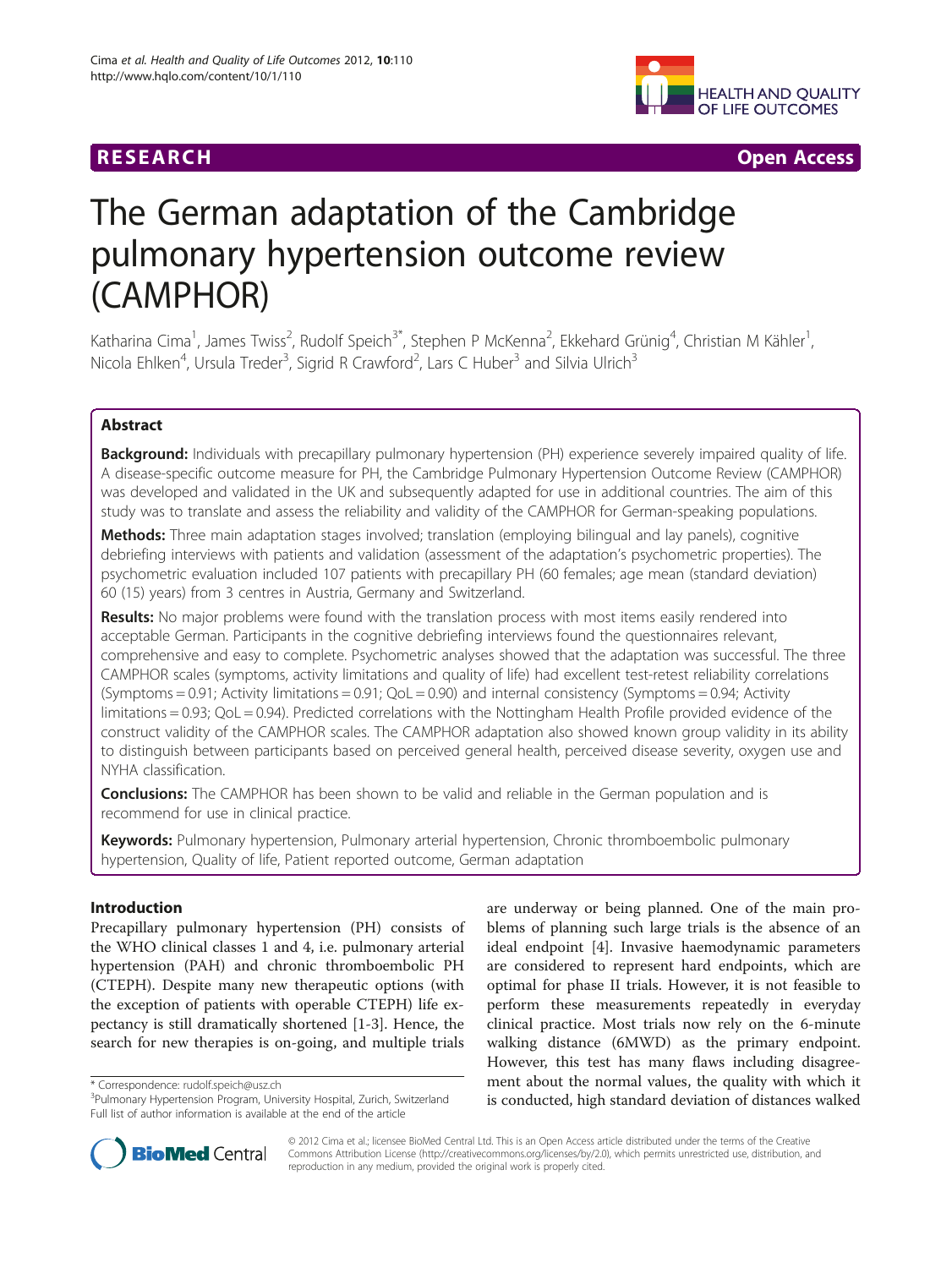and large minimally important difference of over 40 meters [\[5](#page-6-0)]. In reality, exercise testing does not provide an accurate reflection of how patients really feel.

As a consequence, quality of life (QoL) has emerged as a potentially important endpoint. Most clinical studies to date have used generic patient-reported outcome measures such as the SF-36 [[6-9](#page-6-0)], the EuroQol [[9,10\]](#page-6-0) or the Nottingham Health Profile [[11\]](#page-6-0). However, generic instruments generally have a low responsiveness, particularly with PH patients [\[12\]](#page-6-0). For instance, the minimally important difference of the SF-36 domains range between 13 and 25 points on a 100-point scale [\[12](#page-6-0)]. This implies that scores have to improve by up to 25 points before the change is noticeable by patients. Some trials have applied a modified version of the Minnesota Living with Heart Failure (MLWHF) questionnaire [[13,14\]](#page-6-0). Although this has been shown to have a reasonable performance [[15,16\]](#page-6-0) it was not designed for patients with PH.

Given the impact of PH on morbidity, comprehensive disease-specific measures that directly address PH characteristics are needed. The Cambridge Pulmonary Hypertension Outcome Review (CAMPHOR) was designed as a disease-specific measure to assess both healthrelated QoL (symptoms and activity limitations) and QoL in patients diagnosed with PH [[17\]](#page-6-0). It is an evaluation tool designed for use in clinical trials and clinical practice. The present paper describes the translation and validation of the CAMPHOR for use in German speaking countries. A successful adaptation will provide a valid and reliable outcome measure for use in PH clinical practice and clinical trials at German speaking centres.

#### Methods

The adaptation of the CAMPHOR questionnaire was conducted in the three German-speaking countries; Austria, Germany and Switzerland. The process consisted of three main stages; translation (by means of bilingual and lay panels), cognitive debriefing interviews with patients to determine face and content validity and validation by means of a clinic visit and postal survey. Ethics committee approval was obtained from each participating centre and written informed consent was obtained from all participants.

#### Step 1: Translation process

The bilingual translation panel involved a group of 2 Austrian, 3 German and 4 Swiss participants (7 females and 2 males with a median age of 47 and a range of 30 to 62 years) with good competence in both English and German who had the latter as their primary language. They were asked to consider the UK CAMPHOR instructions and items with the following requirements in mind; capturing the same concepts as the UK English version and producing a comprehensible and acceptable formulation of the concepts. Each item was discussed until agreement was reached. Where consensus could not be reached alternative versions of the item were taken forward for consideration by the lay panel.

A separate lay translation panel consisted of 1 Austrian, 2 German and 3 Swiss non-bilingual participants (3 females and 3 males; median age 27 ranging from 18 to 76 years). The purpose of this second panel was to ensure that the wording of items was appropriate for future respondents with average educational achievement. Participants were presented with the translations made by the bilingual panel and asked to comment on these in terms of comprehension and acceptability. In particular, they were asked to decide whether phrasing and language were acceptable or whether these should be changed to make the items more 'natural' while maintaining their original meaning. Where necessary they were also asked to choose between alternative translations that the bilingual panel had produced.

#### Step 2: Cognitive debriefing interviews

Cognitive debriefing interviews were conducted with 4 PH patients from each country (Table [1](#page-2-0)). Eight of the interviewees had idiopathic pulmonary arterial hypertension (IPAH), 3 chronic thromboembolic pulmonary hypertension (CTEPH) and 1 had PH associated with scleroderma. The purpose of these interviews was to test the applicability, comprehension, relevance and comprehensiveness of the new scales with relevant patients. In the interviews, which were conducted face-to-face and semi-structured, the respondents were asked to complete the questionnaire in the presence of an interviewer and then to answer specific questions about the measure. Respondents were also asked whether any aspects of their experience of PH had been omitted.

#### Step 3: Validation

To validate the German version of the CAMPHOR, 107 PH patients from the three participating centres were recruited (Tables [1](#page-2-0) and [2\)](#page-2-0). During a visit to the outpatient clinic questions about demography (sex, age, marital status, occupation) and current condition (time since diagnosis, duration of symptoms, oxygen use and perceived general health) were asked. During the visit a 6MWT also was performed according to current guidelines [[18\]](#page-6-0). This measures the distance a patient can walk quickly on a flat, hard surface in 6 minutes. It is intended to indicate functional capacity. Its reliability has been shown to be good in a number of different diseases [\[19-21](#page-6-0)]. The measure has also been shown to correlate with a number of PH related outcomes [[22,23\]](#page-7-0).

NYHA functional class was determined at the outpatient visit (Class 1, no functional limitation; Class 2,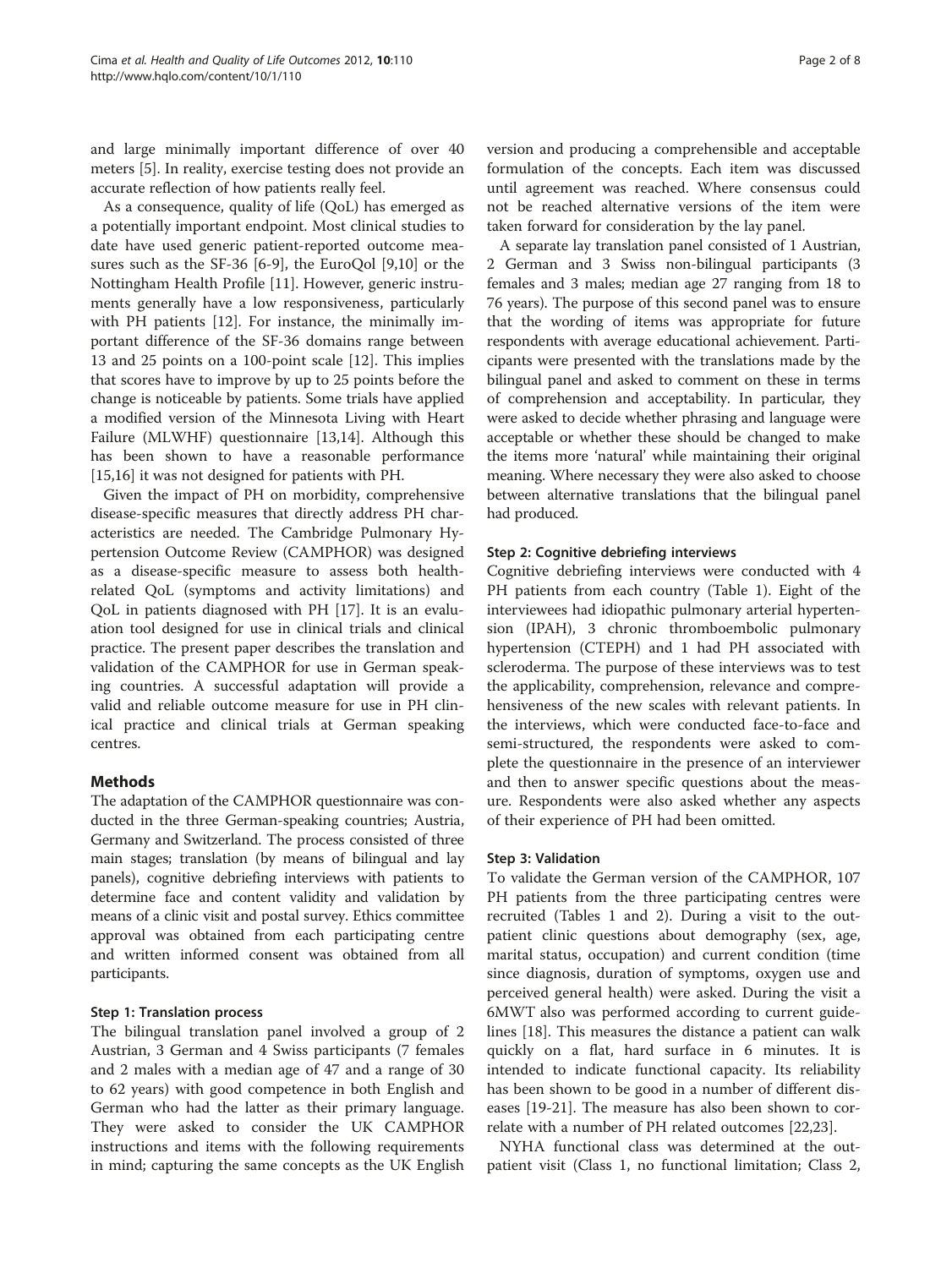#### <span id="page-2-0"></span>Table 1 Demographic information

|                               | Cognitive debriefing Validation sample<br>interview panel<br>$(n = 12)$ | $(n = 107)$ |
|-------------------------------|-------------------------------------------------------------------------|-------------|
| Gender                        |                                                                         |             |
| Male (%)                      | 3(25.0)                                                                 | 46 (43.4)   |
| Female (%)                    | 9(75.0)                                                                 | 60 (56.6)   |
| Missing                       | 0                                                                       | 1           |
| Age (years)                   |                                                                         |             |
| Mean (SD)                     | 60.2 (17.9)                                                             | 60.3(15.1)  |
| Range                         | $22 - 80$                                                               | $22 - 88$   |
| Missing                       | 0                                                                       | 0           |
| <b>Nationality</b>            |                                                                         |             |
| Swiss (%)                     | 4(33.3)                                                                 | 39 (36.4)   |
| Austrian (%)                  | 4(33.3)                                                                 | 34 (31.8)   |
| German (%)                    | 4(33.3)                                                                 | 34 (31.8)   |
| Missing                       | 0                                                                       | 0           |
| <b>Marital status</b>         |                                                                         |             |
| Married/living as married (%) | 7(58.3)                                                                 | 68 (64.2)   |
| Living alone (%)              | 5(41.7)                                                                 | 38 (35.8)   |
| Missing                       | 0                                                                       | 1           |
| <b>Employment status</b>      |                                                                         |             |
| Working (%)                   | 3(25.0)                                                                 | 21 (19.8)   |
| Not working (%)               | 9(75.0)                                                                 | 85 (80.2)   |
| Missing                       | 0                                                                       | 1           |

slight functional limitation; Class 3, marked functional limitation; Class 4, inability to perform functions without symptoms) [[24\]](#page-7-0).

Patients also completed the Nottingham Health Profile (NHP; [[25](#page-7-0)]).

The CAMPHOR was then administered on two occasions by mail approximately two weeks apart.

#### Statistical analyses

Data are presented as means and standard deviations (SD) for illustrative purposes. Non-parametric statistical tests were used throughout the analyses due to the ordinal nature of the measures employed. All statistical tests were two-tailed with a  $P$  value of < .05 indicating statistical significance. Internal consistency of the CAM-PHOR adaptations was evaluated by determining Cronbach's alpha coefficients. The relatedness of individual items to the overall score was also assessed using the corrected item-total correlation coefficients. Test-retest reliability (patient-specific agreement between the two repeated administrations) was examined using Spearman's rank correlations. Construct validity was assessed with the NHP as the comparator instrument.

| Table 2 Validation sample; disease information (n = 107) |               |
|----------------------------------------------------------|---------------|
| <b>Cause of PH</b>                                       |               |
| Idiopathic PAH (%)                                       | 47 (45.2)     |
| Associated PAH (%)                                       | 24 (21.2)     |
| CTEPH (%)                                                | 36 (33.6)     |
| Missing                                                  | 0             |
| Duration of PH (years)                                   |               |
| Mean (SD)                                                | 4.0(4.5)      |
| Range                                                    | $0.2 - 25.0$  |
| Missing                                                  | 6             |
| Hospital admission in last year due to PH                |               |
| Yes (%)                                                  | 4(3.8)        |
| No (%)                                                   | 101 (96.2)    |
| Missing                                                  | 2             |
| Oxygen                                                   |               |
| Yes (%)                                                  | 40 (37.7)     |
| No (%)                                                   | 66 (62.3)     |
| Missing                                                  | 1             |
| <b>NYHA Classification</b>                               |               |
| (96)                                                     | 3(2.8)        |
| (%)                                                      | 42 (39.3)     |
| III(%)                                                   | 56 (52.3)     |
| IV (%)                                                   | 6(5.6)        |
| Missing                                                  | 0             |
| 6 Min Walk Test (metres)                                 |               |
| Mean (SD)                                                | 447.9 (112.7) |
| Range                                                    | 180-660       |
| Missing                                                  | 8             |
| Perceived general health                                 |               |
| Very good/Good (%)                                       | 65 (62.5)     |
| Fair (%)                                                 | 28 (26.9)     |
| Very poor/ Poor (%)                                      | 11(10.6)      |
| Missing                                                  | 3             |
| Perceived severity of PH                                 |               |
| No symptoms (%)                                          | 2(1.9)        |
| Mild (%)                                                 | 23 (22.3)     |
| Moderate (%)                                             | 55 (53.4)     |
| Very & Quite severe (%)                                  | 23 (22.3)     |
| Missing                                                  | 12            |

Known-group validity (ability to distinguish between groups of patients who differed according to some known factor) was tested for:

- Perceived general health (very good/good; fair; poor/ very poor)
- Perceived PH severity (No symptoms/mild; Moderate; Quite severe/very severe)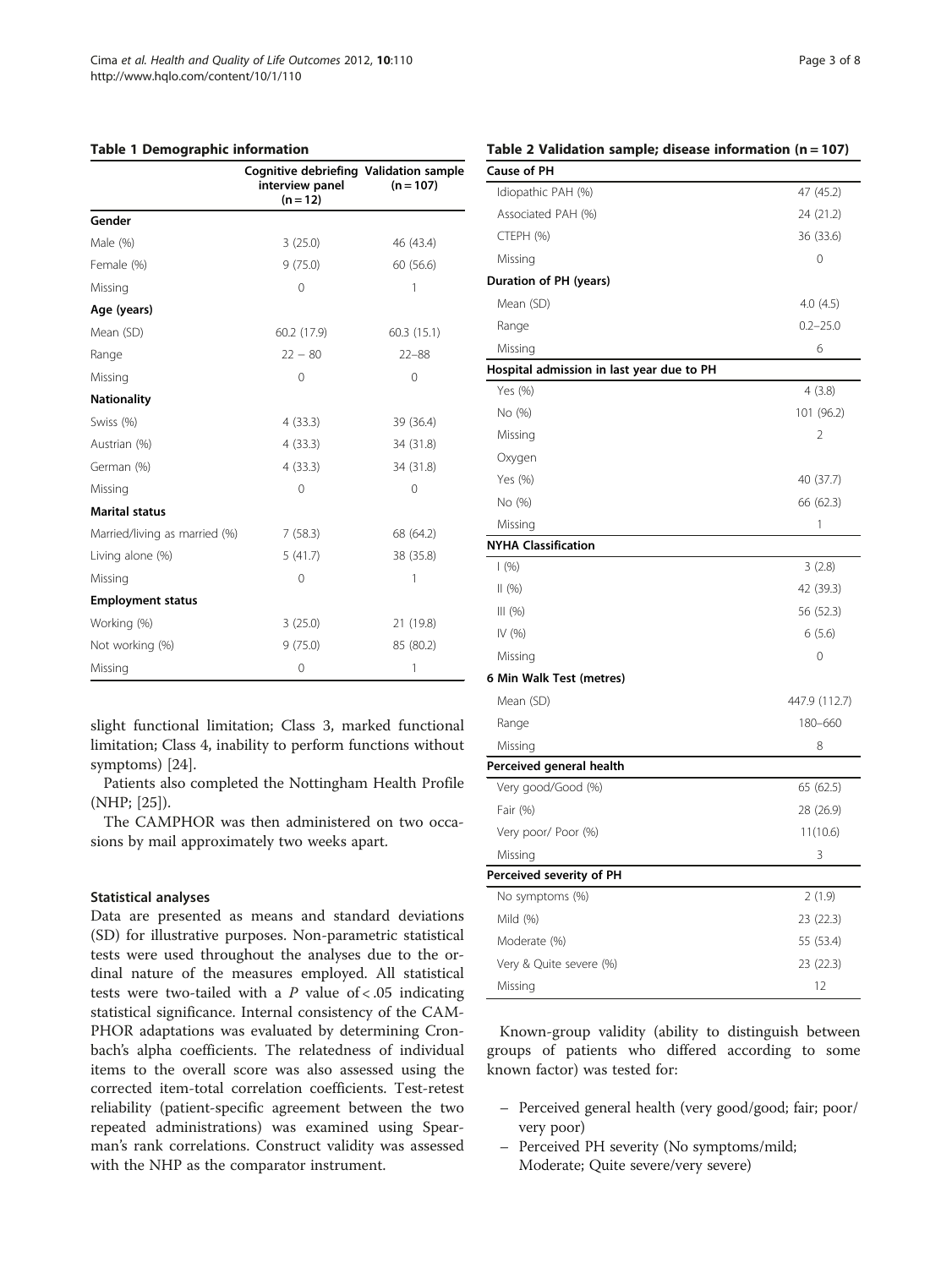- Oxygen use (yes / no)
- NYHA class (NYHA I and II versus NYHA III and IV)

#### Outcome measures **CAMPHOR**

CAMPHOR The CAMPHOR was originally developed and validated in the United Kingdom [[17\]](#page-6-0). It has subsequently been adapted for use in the US [\[26](#page-7-0)], Canada (French and English) [\[27](#page-7-0)], Australia / New Zealand [[28](#page-7-0)] and Sweden. It consists of a 25-item symptoms scale (scored 0–25), a 15-item functioning scale (scored 0–30) and a 25-item QoL scale (scored 0–25). For all scales, a low score indicates a better status. All language versions have been shown to have good internal consistency, reproducibility and validity [\[26-28](#page-7-0)].

The NHP is a 38-item measure of perceived distress that has been widely used in health research [[25\]](#page-7-0). It consists of six sections that assess; energy level, pain, emotional reactions, sleep, social isolation and physical mobility. All sections are scored 0 to 100 with a low score indicating good health status.

The NHPD is a 24-item unidimensional scale of impairment embedded in the NHP [\[29\]](#page-7-0).

#### Results

#### **Translation**

No major difficulties were experienced during the translation process and most items in the questionnaire were translated without difficulty. Agreement was generally reached with little panel discussion. However, a small number of phrases required more extensive discussion. For example, "glücklich" was chosen instead of "zufrieden" for "happy" since the latter was considered to be closer to "satisfied" than "happy". "Mein Zustand belastet mich" was preferred to "Mein Zustand nimmt mich mit" for "It gets me down" because the former was thought to represent the burden of the disease better. "Zur Zeit" was favoured over "zum jetzigen Zeitpunkt" for "at the moment", as the latter was believed to be more accurate.

#### Cognitive debriefing interviews

The CAMPHOR was completed in a median of 15 (range 7 to 25) minutes. Based on their responses participants found the questionnaire to be clear, unambiguous, comprehensive and easy to complete. Only minor difficulties were reported. For example, one patient had difficulty understanding one of the items and another thought that a different item was not relevant. None of the patients judged the questionnaire to be inappropriate or difficult to answer. Three patients thought that an additional item should be added to the questionnaire.

Each suggested a different item and none were relevant to the content of the scales. No changes were required to the questionnaire as a result of the cognitive debriefing interviews. However, despite the instructions, only two respondents checked that they had answered all questions after completing the measure. Consequently, the instructions were highlighted in an attempt to overcome this oversight.

#### Validation

One-hundred and seven participants were recruited at Time 1. At Time 2, 97 of these (90.7%) completed and returned the questionnaires.

#### Sample demographics

Participant details are shown in Table [1.](#page-2-0) Individual country sample sizes were insufficient to permit assessment of the national psychometric properties separately and the samples were merged for the analysis. Disease information for the sample is shown in Table [2.](#page-2-0)

#### Questionnaire descriptive scores

The missing response rate at the item level on both the CAMPHOR and NHP varied between 2 and 3%.

CAMPHOR scores at Time 1 are shown in Table [3](#page-4-0). The scores for the CAMPHOR were relatively low suggesting that the sample had relatively mild PH. Floor effects (>10% of patients scoring minimum) were evident for the QoL scale. This reflects the mild nature of the sample.

#### Internal consistency and reproducibility

Internal consistency and test-retest reliability (reproducibility) are shown in Table [4](#page-4-0). Reproducibility was above the required 0.85 level for all three scales. Internal consistency (Cronbach's alpha) coefficients for the three scales were above the minimum required 0.7 indicating adequate inter-relatedness of items in each scale. The coefficients were above 0.9 for all CAMPHOR scales suggesting possible redundancy of items. The corrected item-total correlation coefficients (CITCC) were examined for all three scales to determine if there were any redundant items (items outside the 0.2 – 0.8 range). None of the items had CITCC's above 0.8. In addition, the deletion of any one item would not have decreased the Cronbach's alpha value significantly.

#### Convergent validity

Table [5](#page-4-0) shows correlations between the CAMPHOR, NHP and the 6MWT at Time 1. The symptoms scale showed strongest correlations with the emotional reactions, energy level and physical mobility sections of the NHP. It is known that PH has a close relation to these outcomes. The activity limitations scale most closely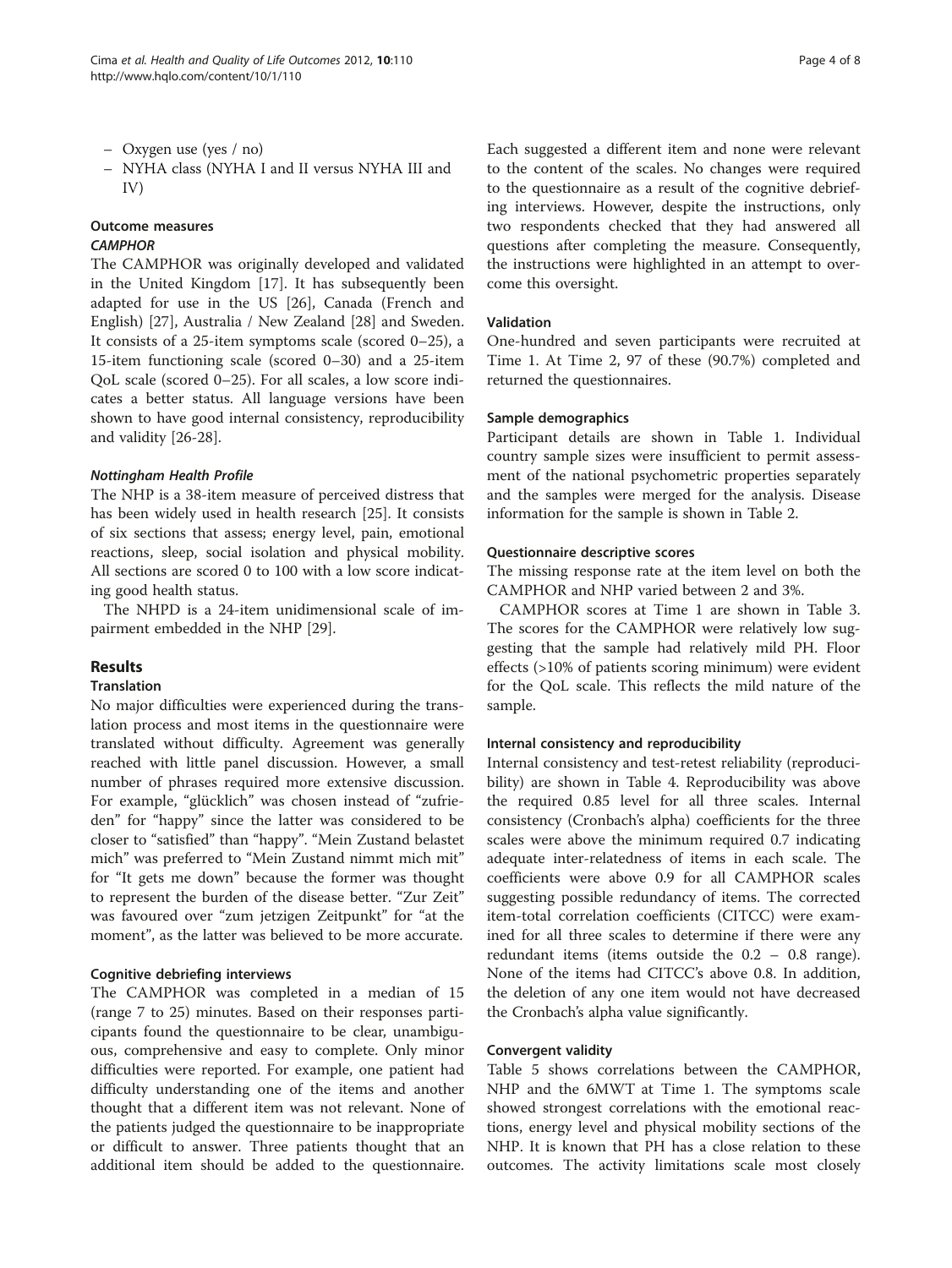|                      | Mean (SD)   | Median | <b>IQR</b>   | Range     | % scoring minimum | % scoring maximum |
|----------------------|-------------|--------|--------------|-----------|-------------------|-------------------|
| <b>CAMPHOR</b>       |             |        |              |           |                   |                   |
| Symptoms             | 7.4(6.5)    | 5.5    | $2 - 13$     | $0 - 25$  | 8.4               | 0.9               |
| Activity limitations | 8.7(6.3)    | 8.0    | $3 - 13$     | $0 - 29$  | 6.5               | $\mathbf{0}$      |
| QoL                  | 5.1(6.0)    | 3.0    | $1 - 7$      | $0 - 24$  | 21.5              | $\mathbf 0$       |
| <b>NHP</b>           |             |        |              |           |                   |                   |
| Energy level         | 38.6 (38.3) | 33.3   | $0 - 66.7$   | $0 - 100$ | 37.4              | 18.7              |
| Pain                 | 10.6 (19.8) | 0.0    | $0 - 12.5$   | $0 - 100$ | 60.7              | 0.9               |
| Emotional reactions  | 13.0(18.1)  | 0.0    | $0 - 22.2$   | $0 - 78$  | 48.6              | $\mathbf 0$       |
| Sleep                | 24.5 (29.1) | 20.0   | $0 - 40$     | $0 - 100$ | 42.1              | 2.8               |
| Social isolation     | 5.2(13.7)   | 0.0    | $\mathbf{0}$ | $0 - 80$  | 80.4              | $\Omega$          |
| Physical mobility    | 22.3(21.0)  | 12.5   | $0 - 37.5$   | $0 - 100$ | 29.0              | 0.9               |
| <b>NHPD</b>          | 3.4(3.6)    | 2.0    | $0 - 6$      | $0 - 14$  | 28.0              | $\mathbf{0}$      |

<span id="page-4-0"></span>Table 3 Questionnaire descriptive scores Time 1 (n = 107)

related to physical mobility and energy level. Again this would be expected as the activity limitations scale assesses physical mobility and energy level is also closely related to mobility. For the same reason the 6MWT had the highest correlation with the activity limitations scale of the CAMPHOR. QoL was clearly influenced by all issues covered by the NHP but less so by pain and social isolation.

#### Association of CAMPHOR scores with demographic factors

There were no significant differences in mean CAM-PHOR scores related to gender with the exception of the Activity limitations scale where females scored higher than males (means =  $9.3$  and  $7.8$  respectively,  $p < .05$ ). Older individuals (above median age) scored higher on the Symptoms scale than younger respondents (means = 5.9 and 9.1 respectively,  $p < .05$ ) and Activity limitations scale (means  $= 6.7$  and 10.9 respectively,  $p < 0.001$ ). There were no differences in CAMPHOR scale scores related to duration of PH.

#### Known group validity

Known groups validity results are shown in Table [6.](#page-5-0) All three CAMPHOR scales were able to discriminate between patients based on their perceived general health and severity of PH. Individuals with worse general health and worse PH had higher scores for the Symptoms, Activity limitations and QoL scales. All three CAMPHOR scales were able to distinguish between participants

Table 4 Internal consistency and reproducibility of the CAMPHOR scales adaptations  $(n = 107)$ 

|                         | <b>Symptoms</b> | <b>Activity limitations</b> | QoL |
|-------------------------|-----------------|-----------------------------|-----|
| Internal consistency    | .94             | 93                          | 94  |
| Test-retest reliability | 91              | 91                          | 90  |

based on whether or not participants received oxygen for their PH.

Figure [1](#page-5-0) shows CAMPHOR scores by NYHA classification. The figure shows that the CAMPHOR was able to discriminate well between patients. Due to the small number of patients in classes I and IV statistical analyses compared respondents in NYHA groups I and II combined with participants in groups III and IV combined. Individuals in groups NHYA III & IV had higher CAM-PHOR scores than those in NHYA I and II (Symptoms  $p < .001$ ; Activity limitations  $p < .001$ ; QoL  $p < .05$ ).

#### **Discussion**

The results showed that the adaptation of the CAM-PHOR for use with German speaking participants was successful. Few problems were encountered during the translation process. All participants in the cognitive debriefing panel reported that the measure was easy to complete and that it covered important aspects of their experience of PH.

All scales in the CAMPHOR had good internal consistency and reproducibility. The CAMPHOR showed expected levels of association with the different

| Table 5 Convergent validity CAMPHOR scales and NHP |  |  |
|----------------------------------------------------|--|--|
| sections ( $n = 107$ )                             |  |  |

|                             | <b>Symptoms</b> | <b>Activity limitations</b> | OoL   |
|-----------------------------|-----------------|-----------------------------|-------|
| NHP-Energy level            | .82             | .66                         | .71   |
| NHP-Pain                    | .45             | .56                         | .54   |
| NHP-Emotional reactions     | .74             | .59                         | .72   |
| NHP-Sleep                   | .50             | .39                         | .51   |
| NHP-Social isolation        | .39             | .32                         | .38   |
| NHP-Physical mobility       | .74             | .76                         | .70   |
| NHP-D                       | .81             | .66                         | .72   |
| 6 Minute Walk Test (meters) | $-43$           | - 56                        | $-41$ |

All correlations were significant at p < .01.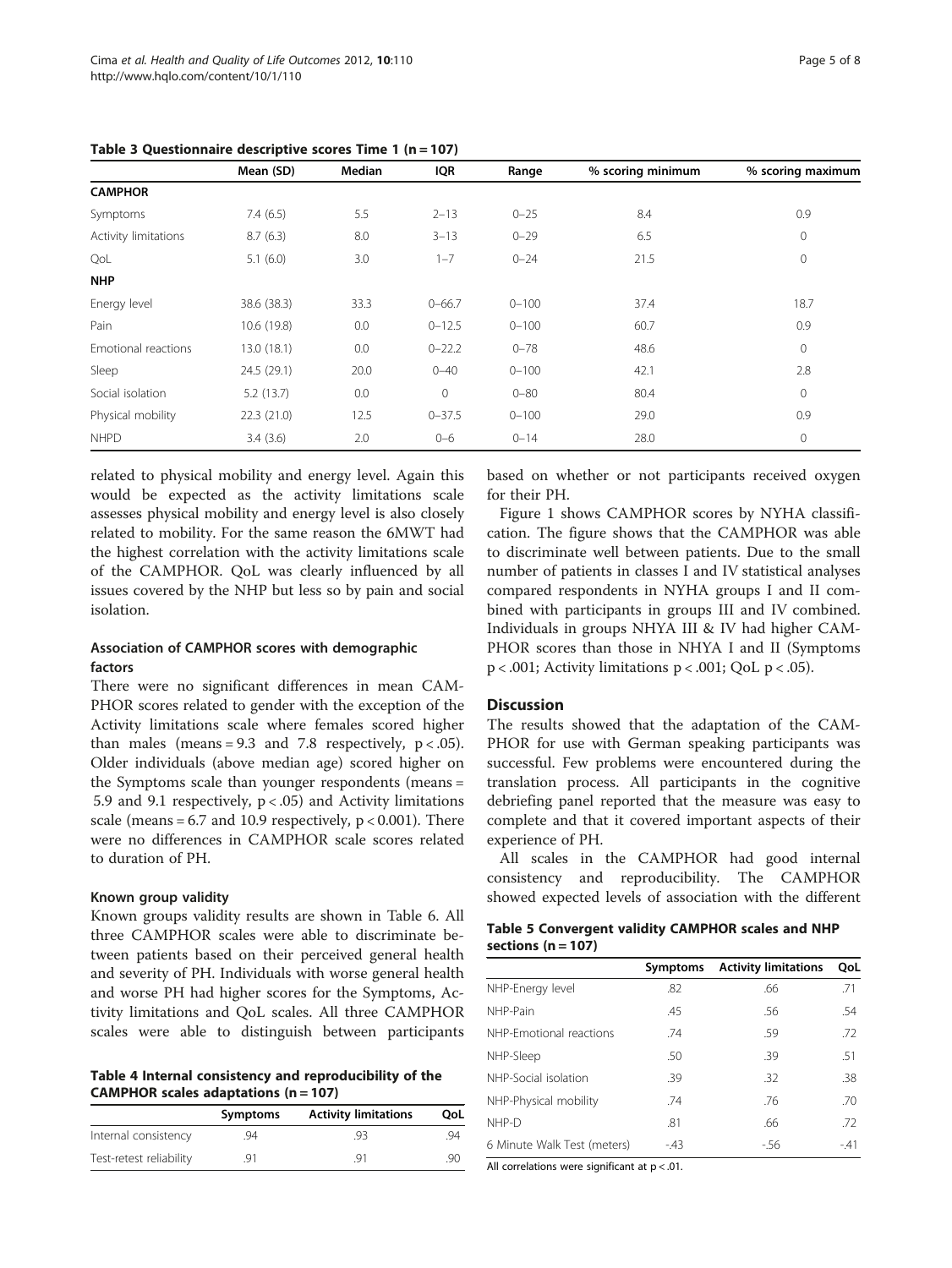|                          | <b>Symptoms</b> |      |       |         | <b>Activity limitations</b> |        |        | QoL  |       |  |
|--------------------------|-----------------|------|-------|---------|-----------------------------|--------|--------|------|-------|--|
|                          | n               | Mean | (SD)  | n       | Mean                        | (SD)   | n      | Mean | (SD)  |  |
| Perceived general health |                 |      |       |         |                             |        |        |      |       |  |
| Very good/good           | 64              | 4.4  | (4.3) | 63      | 6.1                         | (5.2)  | 64     | 2.7  | (3.8) |  |
| Fair                     | 26              | 10.7 | (5.8) | 28      | 10.9                        | (5.3)  | 25     | 7.6  | (6.8) |  |
| Poor/very poor           | 11              | 17.6 | (3.5) | 11      | 17.1                        | (4.9)  | 11     | 13.3 | (5.3) |  |
| p                        | < .001          |      |       | < .001  |                             |        | < .001 |      |       |  |
| Perceived severity of PH |                 |      |       |         |                             |        |        |      |       |  |
| No symptoms / mild       | 25              | 3.7  | (3.4) | 25      | 5.3                         | (4.3)  | 25     | 2.3  | (2.7) |  |
| Moderate                 | 53              | 5.9  | (5.4) | 54      | 7.4                         | (5.5)  | 53     | 3.9  | (5.4) |  |
| Quite / very severe      | 23              | 15.2 | (4.6) | 23      | 15.1                        | (5.3)  | 22     | 11.1 | (6.1) |  |
| p                        | < .001          |      |       | < 0.001 |                             |        | < .001 |      |       |  |
| Oxygen use               |                 |      |       |         |                             |        |        |      |       |  |
| Yes                      | 38              | 9.8  | (6.8) | 37      | 11.6(6.7)                   |        | 37     | 7.3  | (6.5) |  |
| No                       | 63              | 5.9  | (5.7) | 65      | 7.0(5.5)                    |        | 63     | 3.6  | (5.0) |  |
| p                        |                 | .003 |       |         |                             | < .001 |        | .001 |       |  |

#### <span id="page-5-0"></span>Table 6 CAMPHOR scale scores by disease factors  $(n = 100-102)$

NHP sections. Further evidence of the validity of the German CAMPHOR was shown by its ability to distinguish between groups known to differ by perceived disease severity, general health and oxygen use. Importantly, clinical validity was also demonstrated; CAM-PHOR scores were moderately related to the 6MWT and were able to distinguish between NYHA classifications. On the basis of these findings clinicians working in the three German-speaking nations can have confidence in CAMPHOR scale scores.

One of the strengths of the study is that it tested the CAMPHOR in 3 German-speaking countries. In all these countries written German is the same modern Standard German known as High German (Hochdeutsch). Most non-German researchers may not consider the differences between the German speaking



nationalities and assume that an adaptation in one country will be suitable for all German speakers. However, the language used in the CAMPHOR is, intentionally, as informal as possible and it is possible that this could have led to differences in wording in the different countries. Variations between the German dialects are considerable and often only the neighbouring dialects are mutually intelligible. Low German, most Upper German and even some Central German dialects when spoken in their purest form are not intelligible to people who only know standard German. The German dialects of South Tyrol have been influenced by local Romance languages with many words borrowed from Italian. Furthermore, there is no standard Swiss German. Valais German differs markedly from Bernese German. Hence, adapting the CAMPHOR in relatively central cities in the three countries should guarantee a broad understandability.

The sample included in this study appeared to be less severe than those commonly included in clinical trials and in the UK validation survey. However, this study was designed to test the performance of the German CAM-PHOR rather than to report on the impact of PH on QoL. Future studies can be undertaken to relate PH variables to QoL.

Increasingly, health authorities are conducting economic evaluations in health care. High-cost orphan diseases like PH are prone to careful scrutinisation. The preferred methodology is cost utility analysis (CUA) whereby the benefits of health care interventions are measured according to quality adjusted life years (QALYs). Due to their lack of sensitivity and relevance, the commonly used generic preference based measures of health status may be inappropriate for some specific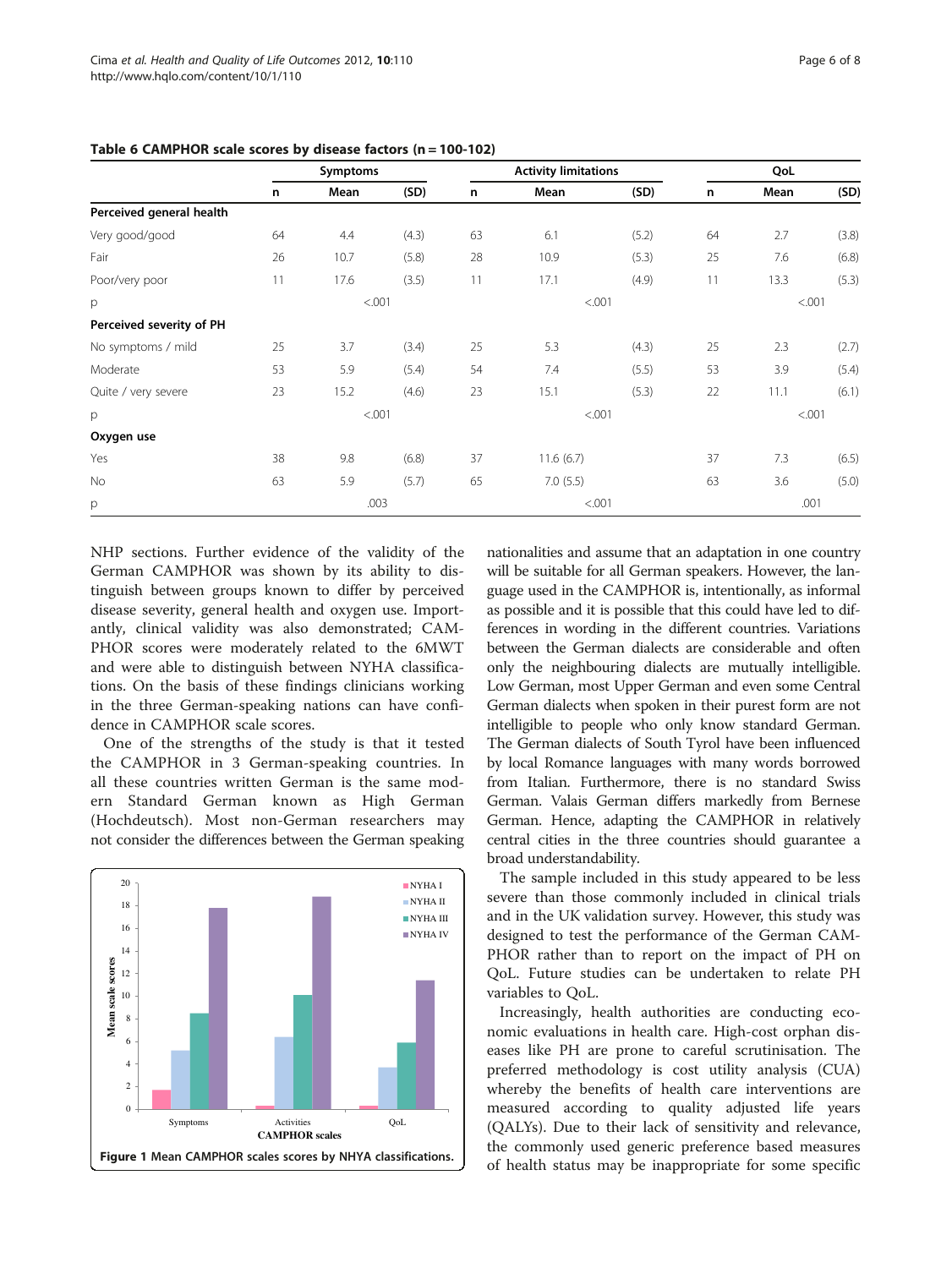<span id="page-6-0"></span>clinical conditions such as PH. The CAMPHOR Utility Index embedded in the CAMPHOR QoL scale permits derivation of PH-specific utility scores [\[30](#page-7-0)]. In contrast to traditional outcomes, such as NYHA functional class, 6MWD and generic QoL instruments, it has been shown to be valid and responsive to change [[31](#page-7-0)]. Further studies testing the use of the CAMPHOR utility index with German speaking PH patients would be beneficial.

In conclusion, the current study shows that the German translation of the CAMPHOR is a valid and reliable instrument for assessment of health-related QoL and QoL in patients with precapillary PH. Its use in clinical practice can be recommended.

#### Competing interests

None of the authors have any competing interests.

#### Authors information

The CAMPHOR is a copyrighted instrument that is available free of licensing fees for use by clinicians and researchers in non-commercial studies. A small administrative fee is charged for such use. Readers interested in using the CAMPHOR should contact Stephen McKenna on smckenna@galen-research. com or www.galen-research.com

#### Authors' contributions

KC contributed to data acquisition, data analysis and drafting of the article. JT and SPM, contributed to study design, data collection, data analysis and interpretation of results. RS contributed to study design, data collection, data analysis, and drafting of the manuscript. EG, CMK, NE, UT contributed to data acquisition. SRC contributed to data analysis and interpretation of results. LCH contributed to data analysis and drafting of the manuscript. SU contributed to study design and data acquisition. All authors were involved with the critical revision of the manuscript.

#### Author details

1 Department für Innere Medizin, Schwerpunkt Pneumologie, Universitätsklinik, Innsbruck, Austria. <sup>2</sup>Galen Research Ltd, Manchester, UK.<br><sup>3</sup>Pulmonary Hypertension Program, University Hospital, Zurich, Switzerlan

<sup>3</sup>Pulmonary Hypertension Program, University Hospital, Zurich, Switzerland. 4 Thoraxklinik, Universitätsklinikum, Heidelberg, Germany.

#### Received: 4 May 2012 Accepted: 21 August 2012 Published: 13 September 2012

#### References

- 1. Humbert M, Sitbon O, Yaïci A, Montani D, O'Callaghan DS, Jaïs X, Parent F, Savale L, Natali D, Günther S, Chaouat A, Chabot F, Cordier JF, Habib G, Gressin V, Jing ZC, Souza R, Simonneau G, French Pulmonary Arterial Hypertension Network: Survival in incident and prevalent cohorts of patients with pulmonary arterial hypertension. Eur Respir J 2010, 36:549–55.
- Shapiro S, Traiger GL, Turner M, McGoon MD, Wason P, Barst RJ: Sex differences in the diagnosis, treatment, and outcome of patients with pulmonary arterial hypertension enrolled in the registry to evaluate early and long-term PAH disease management (REVEAL). Chest 2011, 141(2):363–373.
- 3. Condliffe R, Kiely DG, Gibbs JS, Corris PA, Peacock AJ, Jenkins DP, Hodgkins D, Goldsmith K, Hughes RJ, Sheares K, Tsui SS, Armstrong IJ, Torpy C, Crackett R, Carlin CM, Das C, Coghlan JG, Pepke-Zaba J: Improved outcomes in medically and surgically treated chronic thromboembolic pulmonary hypertension. Am J Respir Crit Care Med 2008, 177:1122-1127.
- 4. McLaughlin VV, Badesch DB, Delcroix M, Fleming TR, Gaine SP, Galiè N, Gibbs JS, Kim NH, Oudiz RJ, Peacock A, Provencher S, Sitbon O, Tapson VF, Seeger W: End points and clinical trial design in pulmonary arterial hypertension. J Am Coll Cardiol 2009, 54:S97-S107.
- 5. Benza RL, Miller DP, Gomberg-Maitland M, Frantz RP, Foreman AJ, Coffey CS, Frost A, Barst RJ, Badesch DB, Elliott CG, Liou TG, McGoon MD: Predicting survival in pulmonary arterial hypertension: insights from the Registry to

Evaluate Early and Long-Term Pulmonary Arterial Hypertension Disease Management (REVEAL). Circulation 2010, 122:164–172.

- 6. Galiè N, Olschewski H, Oudiz RJ, Torres F, Frost A, Ghofrani HA, Badesch DB, McGoon MD, McLaughlin VV, Roecker EB, Gerber MJ, Dufton C, Wiens BL, Rubin LJ: Ambrisentan for the treatment of pulmonary arterial hypertension: results of the ambrisentan in pulmonary arterial hypertension, randomized, double-blind, placebo-controlled, multicenter, efficacy (ARIES) study 1 and 2. Circulation 2008, 117:3010–3019.
- 7. Jaïs X, D'Armini AM, Jansa P, Torbicki A, Delcroix M, Ghofrani HA, Hoeper MM, Lang IM, Mayer E, Pepke-Zaba J, Perchenet L, Morganti A, Simonneau G, Rubin LJ: Bosentan for treatment of inoperable chronic thromboembolic pulmonary hypertension: BENEFiT (Bosentan Effects in iNopErable Forms of chronic Thromboembolic pulmonary hypertension), a randomized, placebo-controlled trial. J Am Coll Cardiol 2008, 52:2127–2134.
- 8. Simonneau G, Rubin LJ, Galiè N, Barst RJ, Fleming TR, Frost AE, Engel PJ, Kramer MR, Burgess G, Collings L, Cossons N, Sitbon O, Badesch DB, PACES Study Group: Addition of sildenafil to long-term intravenous epoprostenol therapy in patients with pulmonary arterial hypertension: a randomized trial. Ann Intern Med 2008, 149:521–530.
- 9. Galiè N, Brundage BH, Ghofrani HA, Oudiz RJ, Simonneau G, Safdar Z, Shapiro S, White RJ, Chan M, Beardsworth A, Frumkin L, Barst RJ: Tadalafil therapy for pulmonary arterial hypertension. Circulation 2009, 119:2894–2903.
- 10. Olschewski H, Simonneau G, Galiè N, Higenbottam T, Naeije R, Rubin LJ, Nikkho S, Speich R, Hoeper MM, Behr J, Winkler J, Sitbon O, Popov W, Ghofrani HA, Manes A, Kiely DG, Ewert R, Meyer A, Corris PA, Delcroix M, Gomez-Sanchez M, Siedentop H, Seeger W: Inhaled iloprost for severe pulmonary hypertension. N Engl J Med 2002, 347:322–329.
- 11. Barst RJ, Rubin LJ, Long WA, McGoon MD, Rich S, Badesch DB, Groves BM, Tapson VF, Bourge RC, Brundage BH, Koerner SK, Langleben D, Keller CA, Murali S, Uretsky BF, Clayton LM, Jöbsis MM, Blackburn SD, Shortino D, Crow JW, for the Primary Pulmonary Hypertension Study Group: A comparison of continuous intravenous epoprostenol (prostacyclin) with conventional therapy for primary pulmonary hypertension. The Primary Pulmonary Hypertension Study Group. N Engl J Med 1996, 334:296–302.
- 12. Gilbert C, Brown MC, Cappelleri JC, Carlsson M, McKenna SP: Estimating a minimally important difference in pulmonary arterial hypertension following treatment with sildenafil. Chest 2009, 135:137–142.
- 13. McLaughlin VV, Benza RL, Rubin LJ, Channick RN, Voswinckel R, Tapson VF, Robbins IM, Olschewski H, Rubenfire M, Seeger W: Addition of inhaled treprostinil to oral therapy for pulmonary arterial hypertension: a randomized controlled clinical trial. J Am Coll Cardiol 2010, 55:1915–1922.
- 14. Simonneau G, Barst RJ, Galie N, Naeije R, Rich S, Bourge RC, Keogh A, Oudiz R, Frost A, Blackburn SD, Crow JW, Rubin LJ: Continuous subcutaneous infusion of treprostinil, a prostacyclin analogue, in patients with pulmonary arterial hypertension: a double-blind, randomized, placebo-controlled trial. Am J Respir Crit Care Med 2002, 165:800–804.
- 15. Cenedese E, Speich R, Dorschner L, Ulrich S, Maggiorini M, Jenni R, Fischler M: Measurement of Quality of Life in pulmonary hypertension and its significance. Eur Respir J 2006, 28:808-815.
- 16. Chen H, De Marco T, Kobashigawa EA, Katz PP, Chang VW, Blanc PD: Comparison of cardiac and pulmonary-specific quality-of-life measures in pulmonary arterial hypertension. Eur Respir J 2011, 38:608-616.
- 17. McKenna SP, Doughty N, Meads DM, Doward LC, Pepke-Zaba J: The Cambridge Pulmonary Hypertension Outcome Review (CAMPHOR): A measure of health-related quality of life and quality of life for patients with pulmonary hypertension. Qual Life Res 2006, 15:103-115.
- 18. ATS: Statement: quidelines for the six-minute walk test. Am J Respir Crit Care Med 2002, 166:111–117.
- 19. Wilsher M, Good N, Hopkins R, Young P, Milne D, Gibson A, Suppiah R, Ly J, Doughty R, Dalbeth N: The six-minute walk test using forehead oximetry is reliable in the assessment of scleroderma lung disease. Respirology 2012, 17(4):647–652. May.
- 20. Goldman MD, Marrie RA, Cohen JA: Evaluation of the six-minute walk in multiple sclerosis subjects and healthy controls. Mult Scler 2008, 14(3):383–390. Apr.
- 21. Sciurba F, Criner GJ, Lee SM, Mohsenifar Z, Shade D, Slivka W, Wise RA: National Emphysema Treatment Trial Research Group. Six-minute walk